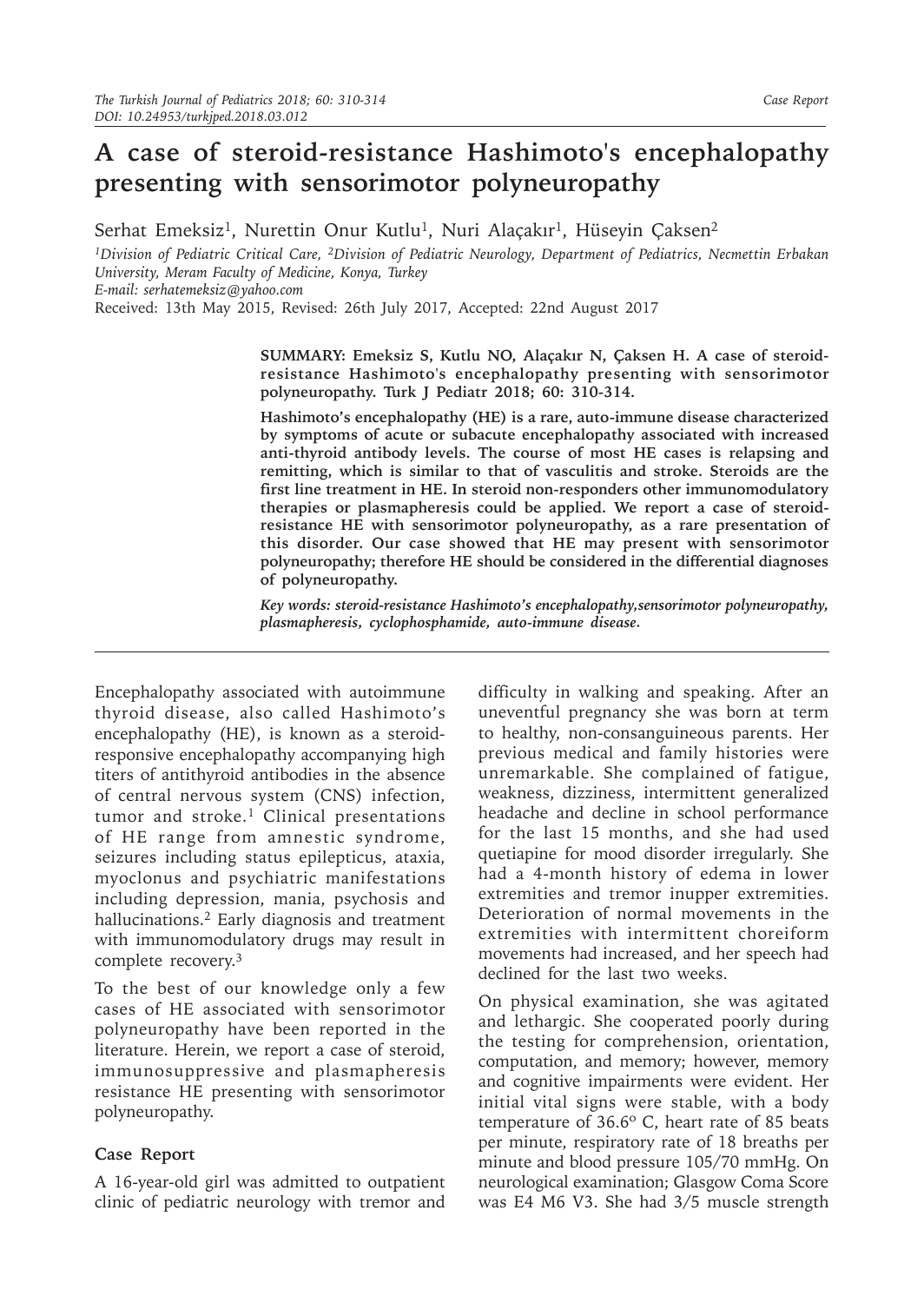in the upper extremities, 1/5 in the lower extremities. Her pupils were symmetrical and bilaterally reacting normally to light stimulus. There was no facial asymmetry. Deep-tendon reflexes were absentat lower extremities. Plantar responses were flexor, bilaterally. There were no signs of meningeal irritation. She had tremor on upper limbs, edema and limitation of motion on lower limbs. There was no palpable goiter. Other physical examination findings were within normal limits.

The initial laboratory findings were as follows: white blood cell count 16,100/ mm3, hemoglobin 11.3 g/dl, platelet count 329,000/mm3 and C-reactive protein 8.14 mg/dl (normal 5 mg/ dl). Routine biochemical analyses of serum, blood gases, electrolytes, blood ammonia, and lactate were innormal range. Thyroid function tests were also within normal limits (free T3 titer was  $2.5$  pg/ml (normal  $2.5-3.9$  pg/ml); free T4 titer was 1.11 ng/dl (normal 0.6-1.1 ng/dl) and TSH titer was 1.04 IU/ml (0.36- 5.6 IU/ml). High levels of antithyriod antibodies were noted, with anti-thyroglobulin 546 IU/ ml (normal 0-40 IU/ml) and anti-thyroidperoxidase (anti-TPO) 1010 U/ml (normal 0-9 U/ml). Markers of collagen vascular diseases were negative (antinuclear antibody titer, antidouble-stranded DNA, anti- smith antigen, lupic anticoagulant, complement C3-C4, rheumatoid factor). 24-hour provoked urine excretion test for heavy metals (arsenic (As), cadmium (Cd), lead (Pb), and mercury (Hg)) was negative. Urine toxicology was negative. Vitamin levels were normal. Serum analysis was negative for anti-ganglioside antibodies (anti-GM1, anti-GM2) and antibodies against myelin-associated glycoprotein (anti-MAG).Cerebrospinal fluid (CSF) examination was normal. Blood and CSF examination for viral markers and cultures were negative. CSF antithyroid antibodies were negative. Initial chest X-ray was normal. The motor nerve conduction studies at the right median, ulnar and peroneal nerves were not evoked. The results of sensory nerve conduction studies of the right median nerve (15 cm proximal to the wrist; amplitude reduction: K75%) were as follows: Distal conduction velocity (CV) was 50 m/s, distal latency was 3.04 msn and distal compound muscle action potential (CMAP) amplitude was 8 mV. The results of right ulnar nerve (12 cm proximal to the wrist; amplitude reduction:

K58%): Distal CV was 49.2 m/s, distal latency was 2.44 msn and distal CMAP amplitude was 6 mV. Sural nerves were not evoked. Concentric needle electromyography (CNEMG) examination of right m. abductor digitiminimi, and right m. tibialis anterior showed no voluntary movement. Myopathic motor unit action potentials (MUAP) of m. biceps brachii revealed an increase. These electromyography findings suggested mixed sensorimotor polyneuropathy. Electroencephalography (EEG) showed bilateral diffuse slow wave activity suggestive of encephalopathy. Brain magnetic resonance imaging (MRI) was normal. Clinical, MRI, EEG, electromyography and laboratory findings led to the diagnosis of HE associated with sensorimotor polyneuropathy, and highdose methyl-prednisolone (1 g per day) was administered intravenously on five following days.

Second day of hospitalization, she was intubated due to deterioration of consciousness and GCSless than eight and admitted to the pediatric intensive care units (PICU). Intravenous methylprednisolone therapy was continued. Cefepime and acyclovir were given. On the 5th day of admission she had a seizure, and phenytoin treatment was started. Intravenous methylprednisolone therapy was switched to oral prednisone (60 mg per day). Cefepime was changed to piperacilintazobactam, teicoplaninand amikacin due to uncontrolled pneumonia. Also alprazolam was started for action tremor and myoclonus in upper extremities. Over the next few days, her encephalopathy state was overtly progressed. Tracheostomy was performed because she was not weaned off ventilator therapy. In the absence of clinical improvement with steroid therapy, plasmapheresis treatment was performed on the 14th day while continuing prednisone therapy. Exchanged plasma volume per treatment was 1.5 times of the total plasma volume (14 exchanges per every other day). Her state of consciousness was partial responded to plasmapheresis, but failed to complete well-being. Two-weeks after plasmapheresis; tremor, myoclonus, and choreoathetotic movements on upper limbs were increased in spite of oral baclofen, primidone and prednisone treatments. On the 12th week of hospitalization, cyclophosphamide was started at the dose of 500 mg/m<sup>2</sup> per month in addition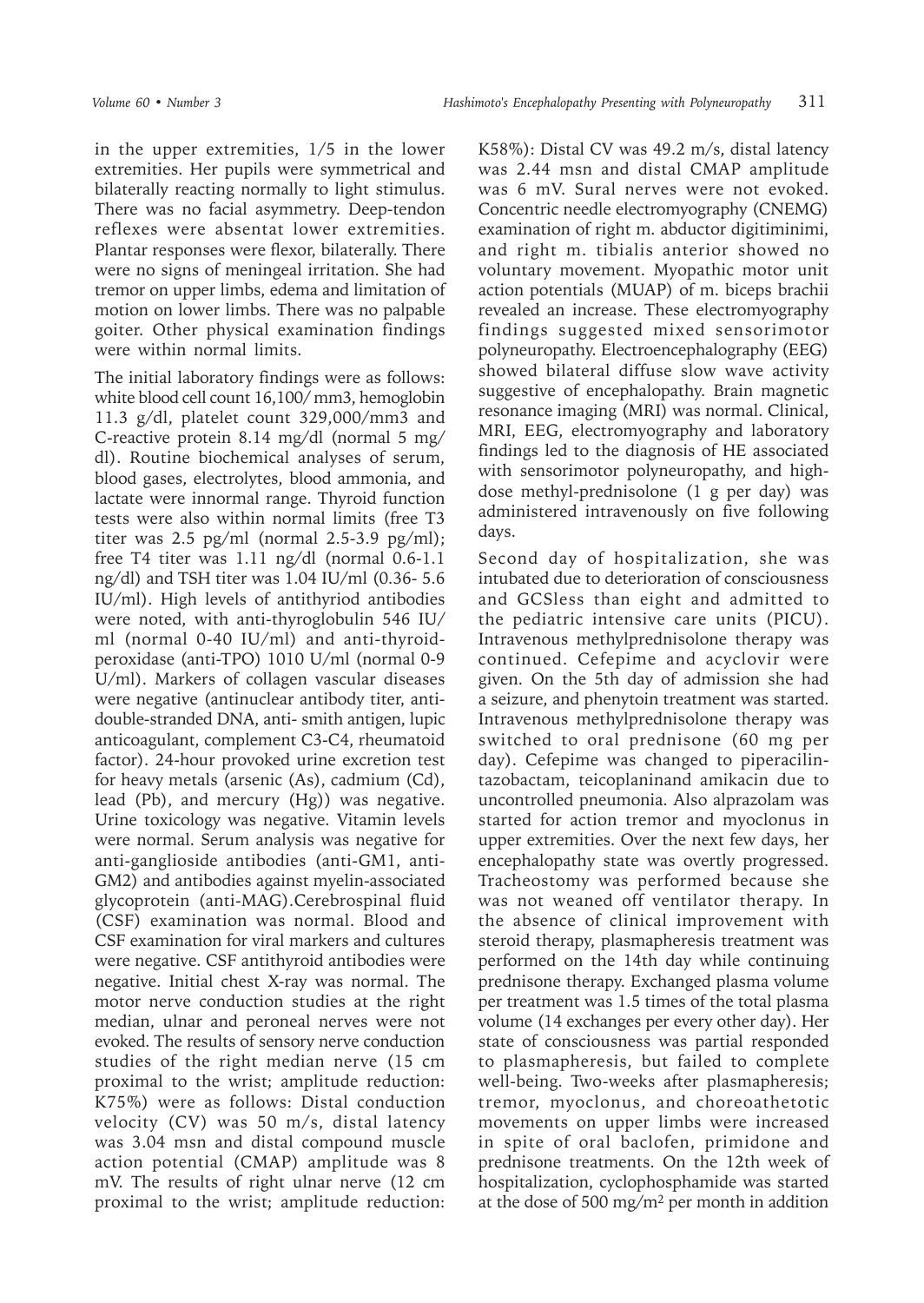to oral prednisolone therapy. However, her clinical state did not improve. Because of bone marrow suppression and recurrent infections, the second dose of cyclophosphamide could be given about two months after the first dose of cyclophosphamide.

Due to her clinical condition, she was not sent home. After hospitalization in pediatric neurology clinic about two weeks on homemechanical ventilation, she was re-admitted to PICU because of septic shock. Unfortunately, the patient died due to severe catecholamineresistant shock and multiple organ failure on the 8th day of re-admission at the PICU in spite of antibiotic therapy and renal replacement treatment.

Written consent for publication of this case report, accompanying images and videos was obtained from the parents of the patient.

## **Discussion**

In the light of our findings, we excluded other differential diagnoses such as CNS infection, acute disseminated encephalomyelitis, intoxications, primary hypoxic injury, prolonged hypoglycemia, degenerative diseases and toxic encephalopathies. We also confirmed our diagnosis, Hashimoto encephalopathy, with elevated serum levels of anti-thyroid antibodies, typical clinical picture and abnormal EEG. Elevated anti-thyroid antibodies are generally considered necessary for diagnosis of HE. The role of antithyroid antibodies in the pathogenesis of HE is still not clear.4 However, a recent report has shown that they are capable of binding cerebellar astrocytes suggesting a pathogenic role.<sup>5</sup> Also, antithyroid antibody levels usually do not correlate with severity of clinical symptoms.<sup>6</sup> After treatment with steroids or immunosuppressive, antithyroid antibodies titers generally decrease to normal



levels.7 Similarly, theantithyroid antibodies of the present case decreased to normal levels just after the firstplasma exchange and maintained its physiological levels throughout her follow-up as depicted in Figure 1. But unfortunately, clinical improvement was not seen in spite of whole immunosuppressive and plasmapheresis treatments. Thyroid status varies among patients with reported HE, ranging from overt hypothyroidism to overt hyperthyroidism. In systematic reviews, 23 to 35 percent of patients with HE have subclinical hypothyroidism and 17 to 20 percent have overt hypothyroidism.8 About 7 percent are hyperthyroid; the remainder are euthyroid. Our patient was euthyroid similar to the literature.

Two-thirds of patients may experience focal or generalized tonic-clonic seizures, and 12% may present with status epilepticus.<sup>9</sup> Also, hyperreflexia and other pyramidal tract signs can be seen in 85% of patients; and psychosis, visual hallucinations and paranoid delusions have been reported in 25% to 36% of patients.<sup>9</sup> Myoclonus and tremor, often of the bilateral upper extremities and palatal myorhythmia, are the most frequently observed involuntary movements in HE.<sup>5</sup> Our patient'sinitial presentation was psychosis which began 15 months before admission, and quetiapine was irregularly used.

As, an autoimmune basis is suggested in HE, various immunosuppressive treatments have been used in this condition.8 Patients respond dramatically to steroid therapy. Initial dose varies between 50 mg and 150 mg of oral prednisolone daily, slowly tapered over weeks to months, depending on clinical course of the disease. High dose intravenous methylprednisolone (1 g/day) may also be given for initial 3 to 7 days, followed by oral prednisolone therapy.<sup>10</sup> Around 2-5% of patients may not respond to steroids, in whom immunoglobulins, plasmapheresis, azathioprine or cyclophosphamide can be used with good results.9-11 In our case, intravenous methylprednisolone therapy,(1 g per day for 5 days) and then oral prednisolone (60 mg/day) were used. Because of no response to steroid therapy, plasmapheresis and cyclophosphamide were used. However, no adequate clinical response was received.

**Fig. 1.** Antithyroid antibodies levels. It's not always easy to pinpoint the cause of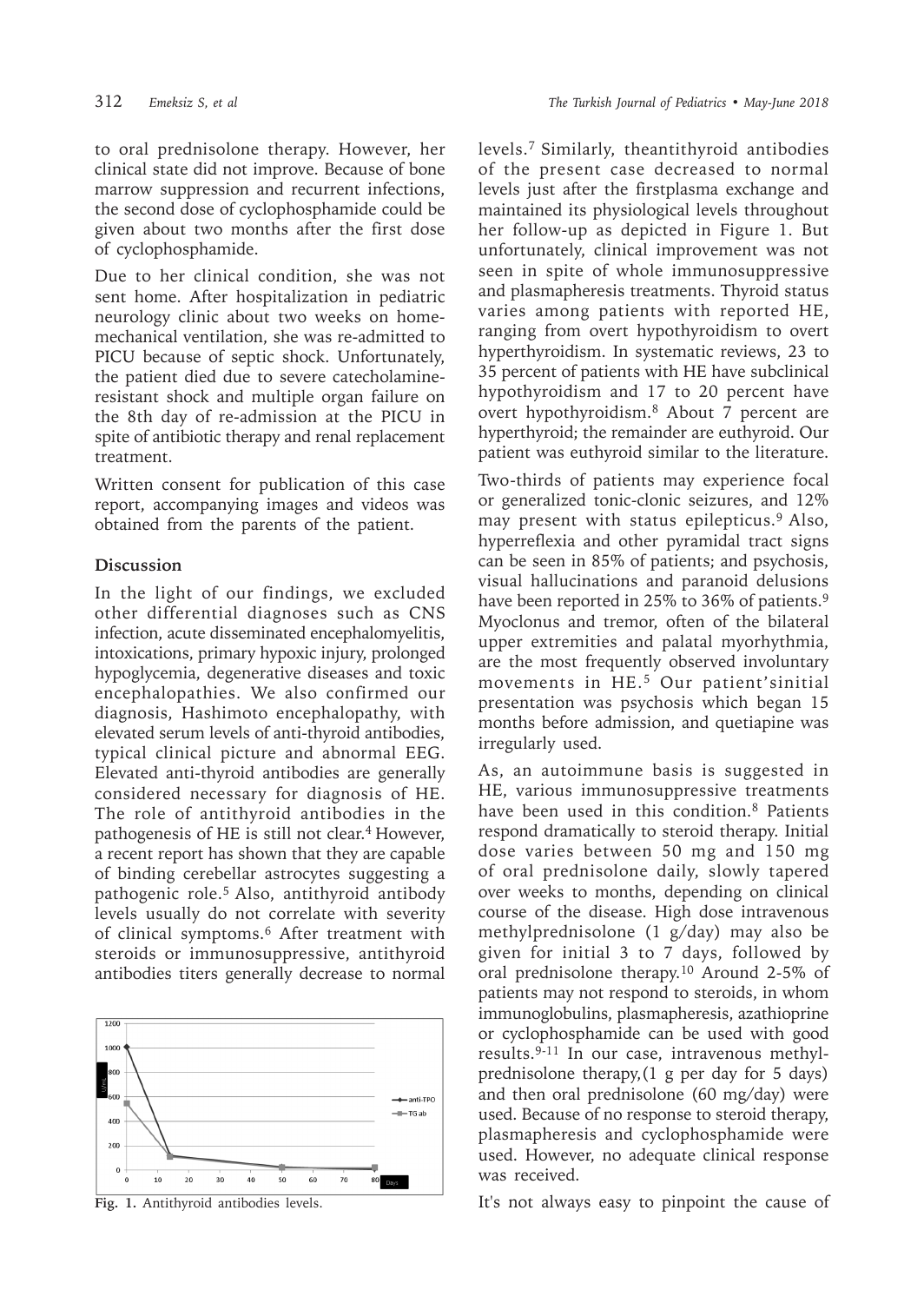polyneuropathy because a number of factors can cause neuropathies. These factors include: heavy metal toxicity, chemotherapy, viral or bacterial infections, trauma, tumors, kidney disease, liver disease, connective tissue disorders, an underactive thyroid (hypothyroidism) and autoimmune diseases (Sjogren's syndrome, lupus, rheumatoid arthritis, Guillain-Barre syndrome).<sup>12</sup>A comorbidity of HE and sensorimotor polyneuropathy has been rarely reported in the literature.<sup>13,14</sup> In the adult literature, isolated reduction of sensory nerve action potential amplitudes was reported in a patient with a diagnosis of HE.15 In that case the authors concluded that there was an involvement of the dorsal root ganglia, namely a sensory ganglioneuropathy. Interestingly, there was also a report on an adult patient with Hashimoto's thyroiditis who developed isolated peripheral nervous system involvement consisting of chronic inflammatory demyelinating polyneuropathy; in that case neurophysiological tests indicated prolonged sensory and motor terminal latencies, slowing of conduction block in nerve segments and absent F-waves.<sup>13</sup> To the best our knowledge, peripheral nerve involvement in HE was reported in only one case in the pediatric literature. Salpietro et al.<sup>16</sup> reported a 13-year-old girl with HE who developed distal neuropathy. Her electromyography and nerve conduction velocity tests showed prolonged sensory latencies and reduced amplitude of action potentials in the upper and lower limbs segments with absent F-waves in the popliteal regions and the ankles bilaterally; motor conduction velocity was normal, indicating distal neuropathy (likely a polyneuropathy). The patient was treated with i.v. methylprednisolone (20 mg/kg) coupled with i.v. immunglobulin (360 mg/kg) for 3 days. Our patient's EMG findings suggested mixed sensorimotor polyneuropathy but she did not response to steroid therapy, plasmapheresis and cyclophosphamide. We consider that there is a relationship between HE and polyneuropathy reflecting a peripheral manifestation of the underlying immunological mechanism.

In conclusion, HE is a rare condition in childhood but should always be considered in children with psychiatric symptoms with unexplained clinical presentations, seizure, confusion, and behavioral changes. As HE

usually responds to corticosteroid therapy well, corticosteroids are the preferred drugs for its treatment, whereas other immunosuppressants have also been reported to treat HE successfully. Most patients have a good prognosis unless there is a delay in diagnosis and treatment. Our case showed that HE may be presented with sensorimotor polyneuropathy; therefore HE should be considered in differential diagnoses of sensorimotor polyneuropathy.

## **REFERENCES**

- 1. Yu HJ, Lee J, Seo DW, Lee M. Clinical manifestations and treatment response of steroid in pediatric Hashimoto encephalopathy. J Child Neurol 2014; 29: 938-942.
- 2. Wang J, Zhang J, Xu L, Shi Y, Wu X, Guo Q. Cognitive impairments in Hashimoto's encephalopathy: A casecontrol study. PLoS One 2013; 8: e55758.
- 3. Ghoreishi E, Shahidi GA, Rohani M, Nabavi M, Aghaei M, Akhoundi FH. Palatal-Myoclonus as a presentation of Hashimoto Encephalopathy: An interesting case report. Iran J Psychiatry 2013; 8: 149-151.
- 4. Huang X, Yu Y, Zhang H, et al. Hashimoto encephalopathy associated with hyperthyroidism: A case report. Exp Ther Med 2014; 8: 515-518.
- 5. Tang Y, Xing Y, Lin MT, Zhang J, Jia J. Hashimoto's encephalopathy cases: Chinese experience. BMC Neurol 2012; 12: 60.
- 6. Santra G, De D, Phaujdar S, Rudra A, Dutta PS. Hashimoto's encephalopathy. J Assoc Physicians India 2012; 60: 48-51.
- 7. Singh H, Ray S, Agarwal S, Verma RP, Talapatra P, Gupta V. Spectroscopic correlation and role of Azathioprine in long-term remission in patients of Hashimoto encephalopathy. Ann Indian Acad Neurol 2013; 16: 443-446.
- 8. Chong JY, Rowland LP, Utiger RD. Hashimoto encephalopathy: Syndrome or myth? Arch Neurol 2003; 60: 164-171.
- 9. Philip R, Saran S, Gutch M, Gupta K. An unusual presentation of Hashimoto's encephalopathy. Indian J Endocrinol Metab 2014; 18: 113-115.
- 10. Shaw PJ, Walls TJ, Newman PK, Cleland PG, Cartlidge NE. Hashimoto's encephalopathy: A steroid-responsive disorder associated with high anti-thyroid antibody titers--report of 5 cases. Neurology 1991; 41( 2 Pt 1): 228-233.
- 11. Nieuwenhuis L, Santens P, Vanwalleghem P, Boon P. Subacute Hashimoto's encephalopathy, treated with plasmapheresis. Acta Neurol Belg 2004; 104: 80-83.
- 12. Menkes JH. Textbook of Child Neurology (7th ed). Philadelphia: Lea and Febiger, 2005: 127-128.
- 13. Raghavendra S, Sanjay S, Somashekar R, Ashalatha R, Shankar SK. CIDP, Hashimoto's thyroiditis and nephropathy: Autoimmune syndrome complex? Can J Neurol Sci 2009; 36: 382-384.